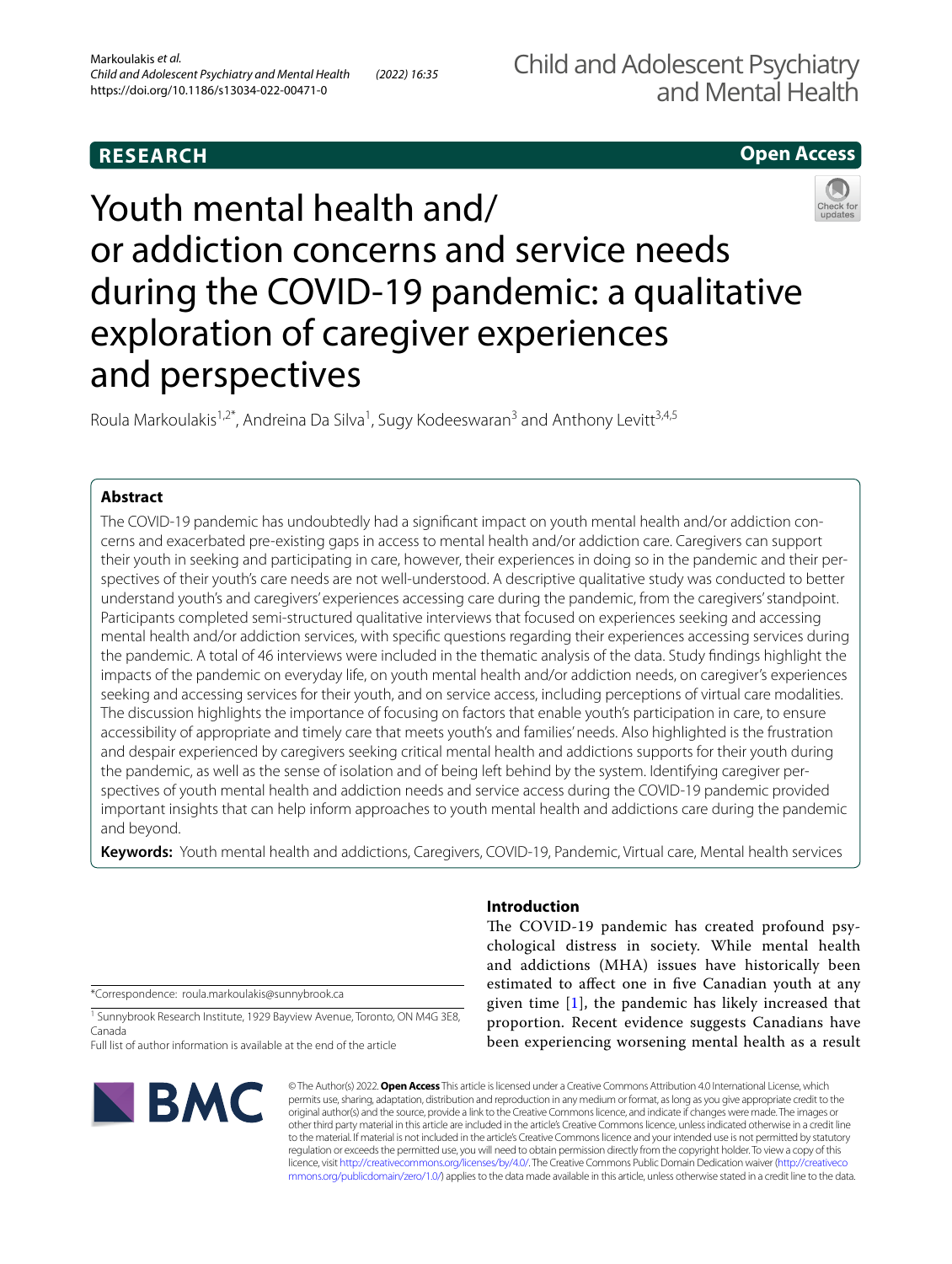of the pandemic [[2\]](#page-10-1), and youth and caregivers may be particularly vulnerable  $[3-8]$  $[3-8]$  $[3-8]$ . Youth have indicated considerable negative impacts to their mental health during the pandemic [\[4](#page-11-2), [5](#page-11-3)]. While substance use among youth was generally found to decrease, problematic levels of use were identifed in those who were engaging in substance use [[5](#page-11-3)]. Increases in youth MHA concerns have also been identifed as a result of stress [[7\]](#page-11-4), fear of COVID-19 itself [[3](#page-11-0)], social isolation, and peer pressure and judgement related to pandemic behaviours  $[9]$  $[9]$  $[9]$ . These concerns may be linked to the disruption of youth's daily routines, including interruption to school routines and decreased interactions with peers [[10\]](#page-11-6), and underline the need for appropriate and available MHA supports for youth.

As youth report perceived changes to their mental health and show increased rates of MHA concerns, families, and specifcally caregivers, may identify their youth's MHA needs, aid their youth in coping and dealing with their concerns, and become actively involved in their care and treatment plans [[10](#page-11-6), [11](#page-11-7)]. Caregiver strain is also likely heightened, due in part to employment/fnancial issues and changes in caregiving responsibilities [\[6](#page-11-8)]. Caregivers have identifed a pressing need for youth mental health supports as well as caregiver-specifc strategies and family targeted interventions to aid caregiver's stress and emotional well-being as they tend to their youth's needs during the pandemic  $[6]$  $[6]$ . These identified needs highlight the importance for both youth and caregivers of having available and accessible MHA services during the pandemic.

In addition to the potential for negative MHA efects, the pandemic has exacerbated pre-existing gaps in care and led to disruptions in services for those already connected (e.g., closures, support group cancellations, moves to phone or online services), or difficulties accessing MHA supports in the first place  $[12-14]$  $[12-14]$  $[12-14]$ . Many MHA services rapidly adapted in response to pandemic limitations, providing virtual supports, changing operating hours and intake rules, or implementing physical distancing  $[13-15]$  $[13-15]$ . While it is clear that ample efforts have been made to increase the capacity of existing MHA services to support those who are struggling during the pandemic, gaps and barriers are present nonetheless. Providers have noted difficulties in making service referrals, due to a lack of available services, as well as increased workload on staff working in mental health services [\[16](#page-11-13)]. Providers have also expressed doubts regarding their ability to provide adequate assessments and form rapport with service users virtually [[16\]](#page-11-13). Virtual care barriers for patients include access to technology, computer literacy, patient resistance or mistrust, language, and privacy  $[17, 18]$  $[17, 18]$  $[17, 18]$  $[17, 18]$  $[17, 18]$ . These shifts have resulted in disruptions to the management of pre-existing MHA concerns and difficulties accessing needed MHA care among youth [[19](#page-11-16), [20\]](#page-11-17).

While caregivers can play a signifcant role in motivating and facilitating the care plan of youth experiencing MHA concerns, the impacts of the COVID-19 pandemic on youth MHA service needs and experiences, from the perspectives of caregivers who take on this role, is not well known. Developing such understanding may lead to system improvements that will ensure that youth MHA needs can be better addressed during the COVID-19 pandemic and beyond. Thus, the purpose of the current study was to explore caregivers' perspectives and experiences in seeking and accessing youth MHA care during the COVID-19 pandemic.

## **Methods**

## **Design**

A descriptive qualitative approach was utilized to explore and lend a multifaceted view of caregivers' experience looking for and accessing MHA services for their youth and/or themselves as caregivers during the pandemic  $[21]$  $[21]$ . This data was collected as part of a larger ongoing clinical trial (NCT03765281) focused on testing interventions that support access to and transitions through youth MHA care [\[22](#page-11-19)]. The Sunnybrook Health Sciences Centre Research Ethics Board approved the larger ongoing study as well as the focused amendment to explore caregiver experiences during the pandemic.

## **Setting and study population**

This study was conducted by a research team based in an academic health sciences centre in Toronto, Ontario, Canada. Early in the pandemic and during the time the study interviews were conducted, Toronto had experienced the greatest number of lockdown days in the world [[23\]](#page-11-20), along with related stay-at-home orders, school closures/virtual learning, and MHA service changes. Participants were caregivers of youth ages 13–26 with mental health and/or addictions (MHA) concerns who were 1. residing in the Greater Toronto Area and 2. interested in assistance with identifying and accessing appropriate MHA supports for their youth. Participants were recruited through social media advertisements (i.e., Facebook, Instagram). See Table [1](#page-2-0) for participant characteristics.

## **Data collection**

Participants completed semi-structured qualitative interviews by phone with the study research assistant (AD), lasting from twenty four minutes to one hour. Trial recruitment was paused per institutional mandate at the onset of the pandemic in March, 2020, and was relaunched in June, 2020. Interviews focused on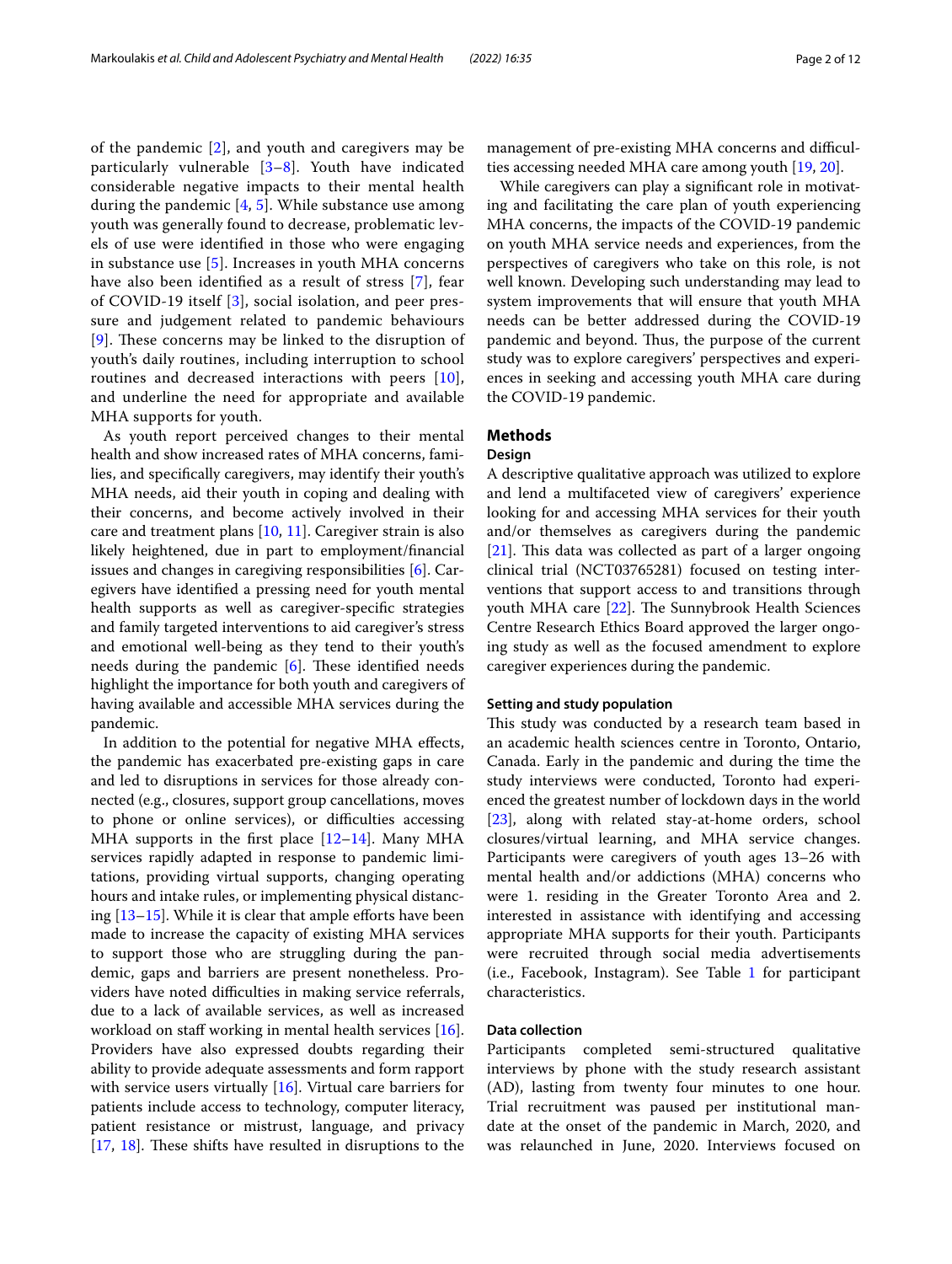participants experiences seeking and accessing MHA services, with specifc questions regarding their experiences during the pandemic (i.e., "Has the pandemic afected your experiences in looking for services?") and accessing services during the pandemic (i.e., "Has the pandemic afected your experiences in accessing/participating in services?). The pandemic-related questions were added upon relaunch of the trial. The interviews analysed as part of the current study were conducted at the baseline time-point of participants' involvement in the aforementioned larger trial, to understand their experiences prior to receiving any intervention offered through the larger trial. As such, the interviews included in this current study were conducted between June 15, 2020 and February 11, 2021. All interviews were recorded and transcribed verbatim. A total of 64 interviews were conducted during this time, and 46 were included in analysis (transcript selection described below).

## **Data analysis**

As outlined by Braun and Clarke [[24\]](#page-11-21), a thematic analysis was conducted consisting of six phases. Two researchers researchers read the transcriptions and gained familiarity with interview content. They also selected the interviews that contained pandemic-related segments to be analyzed. Given that not all participants had information to share in regards to their experiences during the pandemic, 18 of 64 interviews were excluded from the current study on this basis. After selecting the interviews, the two researchers developed appropriate codes from the data, using MAXQDA 2020. These codes were discussed to develop a preliminary codebook. This codebook was used to guide coding of the remaining interviews, and was regularly updated to reflect any new codes, deleted codes, or modifcation of codes and their meanings. These updates were agreed-upon through regular meetings between the two researchers. All codebook changes were tracked to maintain an audit trail and allow for previous interviews to be updated refecting new, deleted, and updated codes. In the third phase, preliminary themes and sub-themes were developed. The researchers also kept analytic memos to track interpretations arising during coding that could later inform theme development  $[25]$ . Through the use of the memos, and through discussion between the two researchers, the preliminary themes and sub-themes were developed and codes were grouped accordingly in a manner that reflected patterns in the data. In phase four, the themes were refned and reviewed once again through discussion, and in phase fve the themes were given appropriate names and were defned to provide an analytical explanation of each theme. The final phase involved writing up the fndings of this analysis.

from the team participated in all phases of the analysis (RM and AD). In the frst phase of analysis, the two

## **Findings**

Results of thematic analysis identifed seven key themes that encompassed caregivers' experiences in seeking MHA services for their youth during the pandemic. These included *changes to everyday life*, MHA consid*erations during the pandemic, difculties accessing MHA services, availability of MHA services, positive aspects of virtual care, negative aspects of virtual care, and caregiver involvement in help-seeking and access.* Subthemes within these themes are indicated in italics in each respective section. Themes and subthemes are summarized in Table [2.](#page-3-0)

## **Changes to everyday life**

Participants described numerous negative and positive changes in various areas of their and their youth's daily lives as a result of the COVID-19 pandemic. For example, both youth and caregivers experienced *changes in daily routines*, and caregivers connected these changes

<span id="page-2-0"></span>

|  |  |  | Table 1 Participant background characteristics |
|--|--|--|------------------------------------------------|
|--|--|--|------------------------------------------------|

|                                    | n (%)/M (SD) |
|------------------------------------|--------------|
| Age (years)—caregiver ( $n = 46$ ) | 51.52 (5.31) |
| Gender-caregiver                   |              |
| Female                             | 46 (100%)    |
| Age (years)—youth ( $n = 46$ )     | 19.18 (3.40) |
| Gender-youth                       |              |
| Female                             | 23 (50%)     |
| Male                               | 20 (43.5%)   |
| Transgender                        | 2(4.3%)      |
| Other                              | $1(2.2\%)$   |
| Sexual orientation-youth           |              |
| Heterosexual                       | 31 (67.4%)   |
| Bisexual                           | 4(8.7%)      |
| Gay/lesbian                        | 3(6.5%)      |
| Other                              | 2(4.3%)      |
| Preferred not to answer            | $1(2.2\%)$   |
| Unknown                            | 5 (10.9%)    |
| Living situation-youth             |              |
| Lived in the family home           | 41 (89.1%)   |
| Away at school                     | $1(2.2\%)$   |
| Lived independently                | 2(4.3%)      |
| At treatment centre                | $1(2.2\%)$   |
| Preferred not to answer            | $1(2.2\%)$   |
| MHA concerns-youth                 |              |
| Mental health concerns only        | 30 (65.2%)   |
| Addiction concerns only            | 2(4.3%)      |
| Concurrent concerns                | 14 (30.4%)   |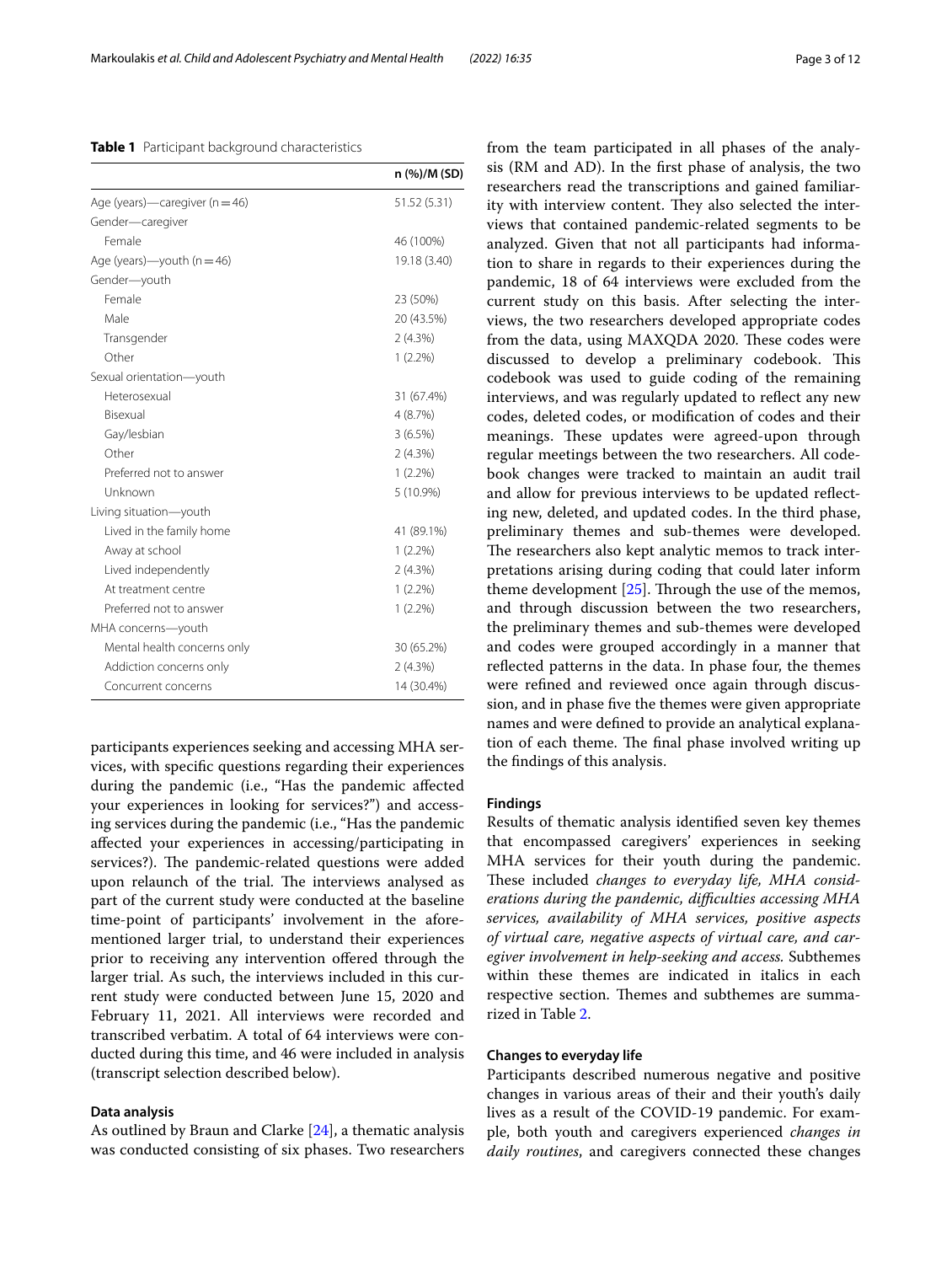#### <span id="page-3-0"></span>**Table 2** Study themes and subthemes

| <b>Themes</b>                                    | <b>Subthemes</b>                                                                                                                                  |
|--------------------------------------------------|---------------------------------------------------------------------------------------------------------------------------------------------------|
| Changes to everyday life                         | Changes in daily routines<br>Increased technology use<br>Impact of changes in schooling<br>Changes in social contacts                             |
| MHA considerations during the pandemic           | MHA effects of pandemic<br>Unclear MHA effects of pandemic<br>MHA awareness                                                                       |
| Difficulties accessing MHA services              | Negative perceptions of service availability<br>Extensive wait times<br>Communication difficulties<br>Interruptions to care<br>Suboptimal support |
| Availability of MHA services                     | Positive impacts to youth service access<br>Positive experiences of service availability<br>Facilitation through school                           |
| Positive aspects of virtual care                 | Benefit of virtual format<br>Rapport in virtual care<br>Youth comfort with virtual care                                                           |
| Negative aspects of virtual care                 | Challenges with virtual care<br>Difficulty with rapport in virtual care<br>Discomfort with virtual care<br>Comfort with in-person care            |
| Caregiver involvement in help-seeking and access | Role in help-seeking and access<br>Experiences in help-seeking and access                                                                         |

to their youth's mental health needs: "being off for so many months, going back to a regular routine was probably stressful. Or at least a trigger…I know if she doesn't have proper regular sleep patterns that her anxiety heightens as well" (P093). *Increased technology use* was also apparent and related to changes in routine, with caregivers emphasizing the impact on their youth: "She's also completely lethargic, she's completely unmotivated. She's completely using her phone and technology as a distraction" (P152). Caregivers also described the notable *impact of changes in schooling* early in the pandemic, and the efects these changes had on their youth's mental health. One caregiver stated: "I think a lot of struggles that [youth] had were brought on by the isolation with the pandemic and the fact that he couldn't go to school and he couldn't be around his friends" (P084). While school closures were noted for their negative impact on youth mental health, eventual school re-openings were also recognized for their perceived benefts: "Now I think it has greatly beneftted him that he's returned to school so he's got some level of social interaction that he didn't have from March through to September" (P105). In contrast, youth who had seen improvements in their mental health during school closures experienced increased MHA difficulties upon return to in-person learning; as one caregiver stated: "if anything, [youth] started getting more anxious when she went back to school" (P093). Finally, *changes in social contacts* were also described.

Outside social engagements and interactions became limited while time spent with family increased. Caregivers noted that "they need to socialize right now and this pandemic is really putting a lot of stress on the youth today" (P122), which sometimes led to strain in family relationships (see Additional file [1](#page-10-2): Table S1, #1).

## **MHA considerations during the pandemic**

Caregivers consistently described important aspects of their own and their youth's MHA concerns that were brought to the surface or altered during the pandemic. These MHA effects of the pandemic were often described as resulting from the above-mentioned changes to previously known ways of life:

*"Not only was he not getting supports but he was also at home because school was shut down, meaning he was more isolated and less involved with friends and [had] less support, and I think that had a big toll…I think that impacted his anxiety levels. COVID has wreaked havoc on a lot of people's anxiety." (P105; see also Additional fle [1](#page-10-2): Table S1, #2)*

Caregivers also attributed these changing MHA needs to lockdowns: "During the pandemic lockdown seems to be when it hit her the most…she had some suicidal ideation, high anxiety, she didn't want to be alive anymore" (P121) along with attributions to the pandemic more generally: "With COVID she's getting sad again. She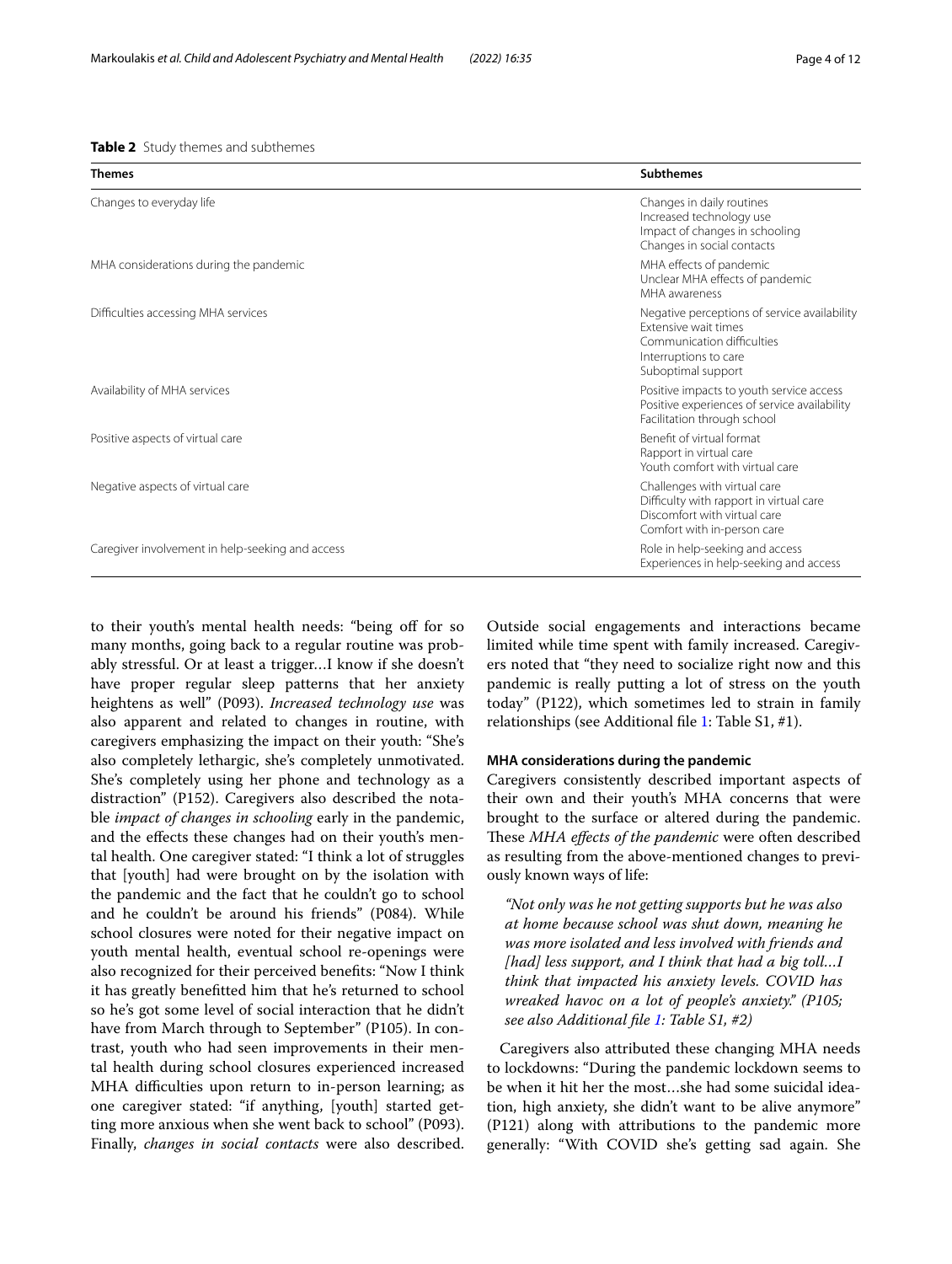doesn't want to hang out with her friends, she's hanging out in her bed all the time" (P142). Some caregivers also indicated that increased time together had made them more aware of troubling youth behaviours during the pandemic: "He's at home alone most of the time with lockdown and he smokes [cannabis], so it's not a social thing…so that's what I wasn't happy about" (P157). Time together at home also helped caregivers "just monitor a little better" (P097), lending assurance that the youth was not engaging in concerning behaviours and helping caregivers feel better able to support the youth. One caregiver shared: "We started to make some headway. The pandemic started, she was at home, less able to go out, less able to do things that were going to put her in jeopardy, so we were in a better situation" (P152; see also Additional file [1:](#page-10-2) Table S1, #3). As such, caregivers also indicated positive impacts on their youth's MHA concerns, since situations that previously triggered depression, anxiety, or substance use were no longer prevalent:

*"We're in a much better spot right now…the fact that she's at home and schooling online creates a lot less anxiety for her because she doesn't have to face people…Tat stress and that volatility has been eliminated…so she's actually much calmer" (P152; see also Additional fle [1](#page-10-2): Table S1, #4)*

In other cases, caregivers were not certain that there had been any change in their youth's MHA concerns, indicating *unclear MHA efects of the pandemic*. As one caregiver stated: "Is it because of the stress of COVID? Is it because of the therapy? I never really know, I feel kind of lost with this" (P040). Another caregiver also noted that it was difficult to be certain whether substance use behaviours had changed: "I'm not sure, I can't be 100% sure but I have a feeling his usage went down a little bit." (P157) Moreover, caregivers also emphasized the importance of being careful not to misattribute youth behaviours to current circumstances and overlook youth's MHA needs, stating:

*"[Terapist] kept saying 'When he's out with friends' and I said 'I don't know what you're talking about he doesn't have any friends. He never leaves the house.' She had no idea about that so it just shows that she missed that huge part of why he's unhappy, she assumed he's not leaving the house because of COVID" (P042).*

Regardless of whether there had been changes in MHA concerns, caregivers noted *MHA awareness* as an important consideration during the pandemic. Many described an apparent reduction in MHA stigma during the pandemic:

*"There is an awareness that kids are struggling... if anything I feel like there's more conversation and support around kids right now than prior to the pandemic. I think for kids themselves it seems to be less stigmatized, I think the pandemic and the talk around it has de-stigmatized mental health issues for kids" (P137).*

In contrast, some caregivers expressed concern over the perceived possibility that the pervasive discussions and attention paid to MHA in traditional and social media could lead more youth to believe they are experiencing MHA concerns: "It's very much in the forefront right now with COVID, it's on the news, it's on social media, and it's a conversation within all of their peer groups. I'm worried that has a contagion efect that's going to impact them" (P118). Finally, caregivers shared that youth had voiced worry about the potential of the pandemic to negatively afect the mental health or physical health of their peers or loved ones: "She said 'you know mom? I'm a bit of an introvert so I'm not too worried about me in this COVID time but some of my friends are extroverts and I'm worried about them"" (P053). These concerns for loved ones, in turn, could contribute to youth distress (see Additional fle [1](#page-10-2): Table S1, #5).

## **Difculties accessing MHA services**

Caregivers had experienced considerable difficulties and barriers trying to fnd or access MHA care for their youth during the pandemic. As such, there were *negative perceptions of service availability*. Tose trying to fnd or access services for the frst time, or diferent than those with which they had been previously connected, indicated that with all of the shifts in MHA services ofered that occurred during the pandemic, they were uncertain what services were available to them: "We never got on [the list] to be able to go there, plus COVID came in and I don't know if you can call for that service right now" (P145). Caregivers also indicated that "mostly it's been a lot harder to get services during the COVID situation" (P105), and that services seemed overburdened due to the pandemic in that services were unable to assist the volume of people seeking help:

*"Tey closed programs…they've been relocated to [hospital] so the waiting list was even longer because now they're coming from all over…All because of COVID and there's more kids sufering and these kids are getting sicker. Also we were told that had these been normal times our daughter would've been admitted to a bed but they had to [change] the standards, the kids had to be even sicker to get help" (P114; see also Additional fle [1](#page-10-2): Table S1, #6).*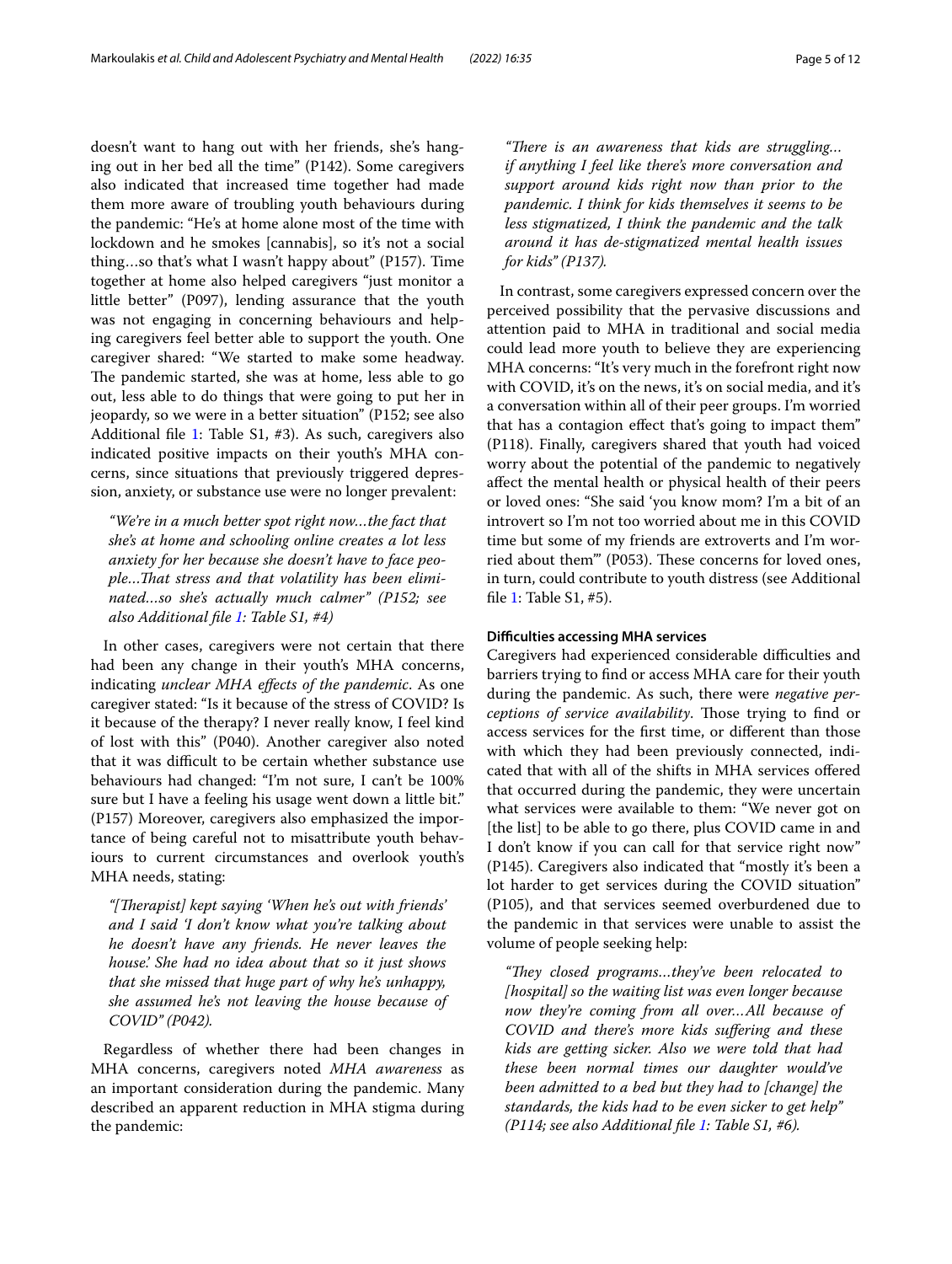In other cases, caregivers experienced cancellation of programs they had waited for or participated in prior to the pandemic. One caregiver stated: "The program that she was doing…it was from last September to April and because of COVID, in March it stopped" (P144), leading to frustration and a sense of wasted time:

*"After that appointment with the psychiatrist at [hospital] they said he would be put on the waiting list for…an outpatient clinical program and they would contact us when the program started…Tat whole time he was seen once by the psychiatrist who made a recommendation to put him on [medication] but at no point did he have follow up counselling...It was 'okay we'll get you into this program' but he waited and waited and when fnally they were going to schedule him in they said they're suspend-ing the program" (P[1](#page-10-2)05; see also Additional file 1: Table S1, #7).*

Caregivers also shared considerable difficulties experienced by their youth in relation to access needs, indicating that location, safety, and eligibility were of particular concern:

*"If my son is living in a shelter and he has a followup appointment for the clinic at the hospital, it is uncommon of him to show up. [They're] assuming he has transportation while we live way north of the hospital and it's an hour and a half plus drive, and during COVID we don't want him on public transport and if he's not in communication with us cause he's in the shelter it just—So transportation was an issue, communication was a huge issue, even my son's willingness to participate was an issue, the all or nothing kind of approach like 'we have no services to ofer you unless you meet our criteria' so that also put barriers in place for us that were very hard to overcome" (P067).*

Service affordability was also a significant accessibility concern due to constraints on household fnances. One caregiver shared: "my husband is still not working from the pandemic, it's not something we can pay out of pocket for**.** So we're limited to free services, which makes a diference" (P121). Together, these factors created a general perception that "because of COVID and everything there was really nothing available" (P084) in terms of MHA services. In some situations, caregivers reported that available support was insufficient: "She's seeing a psychologist for therapy the last four weeks, every Sunday night, but she needs a little bit more than that." (P089). Caregivers also noted *extensive wait times* for services. Waits for support were perceived to have increased in that "[the pandemic] also [creates] an extended waitlist because of the amount of people now seeking assistance" (P146; see also Additional fle [1](#page-10-2): Table S1, #8). Related to this, participants shared that they had experienced *communication difculties* with providers. Caregivers noted "lag time with responding because of COVID…there's a lot of leaving messages and calling back" (P136) and had trouble reaching service providers or did not hear back from providers for long periods of time:

*"[Youth] went and saw a support worker… And she got along very well with her and we were really hoping she'd be able to talk to her more frequently, but then I don't know what happened, COVID, everything just sort of stopped. Then when I did contact her I don't know whether they weren't working or she had quit because I hadn't heard from her since" (P082; see also Additional fle [1](#page-10-2): Table S1, #9).*

Those who had previously been connected with care for their youth described *interruptions to care* that had taken place during the pandemic, although in some instances, caregivers were uncertain if the interruptions were due to the pandemic. One caregiver stated: "[it's] very hard to know if it was the pandemic or just general lack of services in that area because they're both the case" (P125). Others felt strongly that interruptions were a result of the pandemic:

*"I was very frustrated because it's not my fault, we had faxed everything in so I don't know how they*  got lost. Then the doctor I tried to contact to see if he *would fll out the forms again, he's now only doing emergency patients so we have to wait I guess until COVID is more under control" (P119; see also Additional fle [1:](#page-10-2) Table S1, #10).*

These interruptions sometimes resulted in caregivers attempting to "catch up" on appointments for their youth once restrictions lifted: "after things started to open we were so busy trying to get all our [cancelled appointments]…it's been non-stop trying to catch up, especially now because I want to make sure everything gets done before potentially being shut down again" (P071). In cases where caregivers were ultimately able to access care for their youth, many described *suboptimal support*. Caregivers often felt compelled to accept the option that became available to them, stating "we'll take what we can get" (P053), because "there are lots of people looking for help especially in the times of pandemic, so I can't expect to get the exact match" (P157) indicating they would accept available options whether or not they felt as though it would be the most appropriately helpful care for their youth. Existing pandemic protocols at services were often viewed as necessary but as an element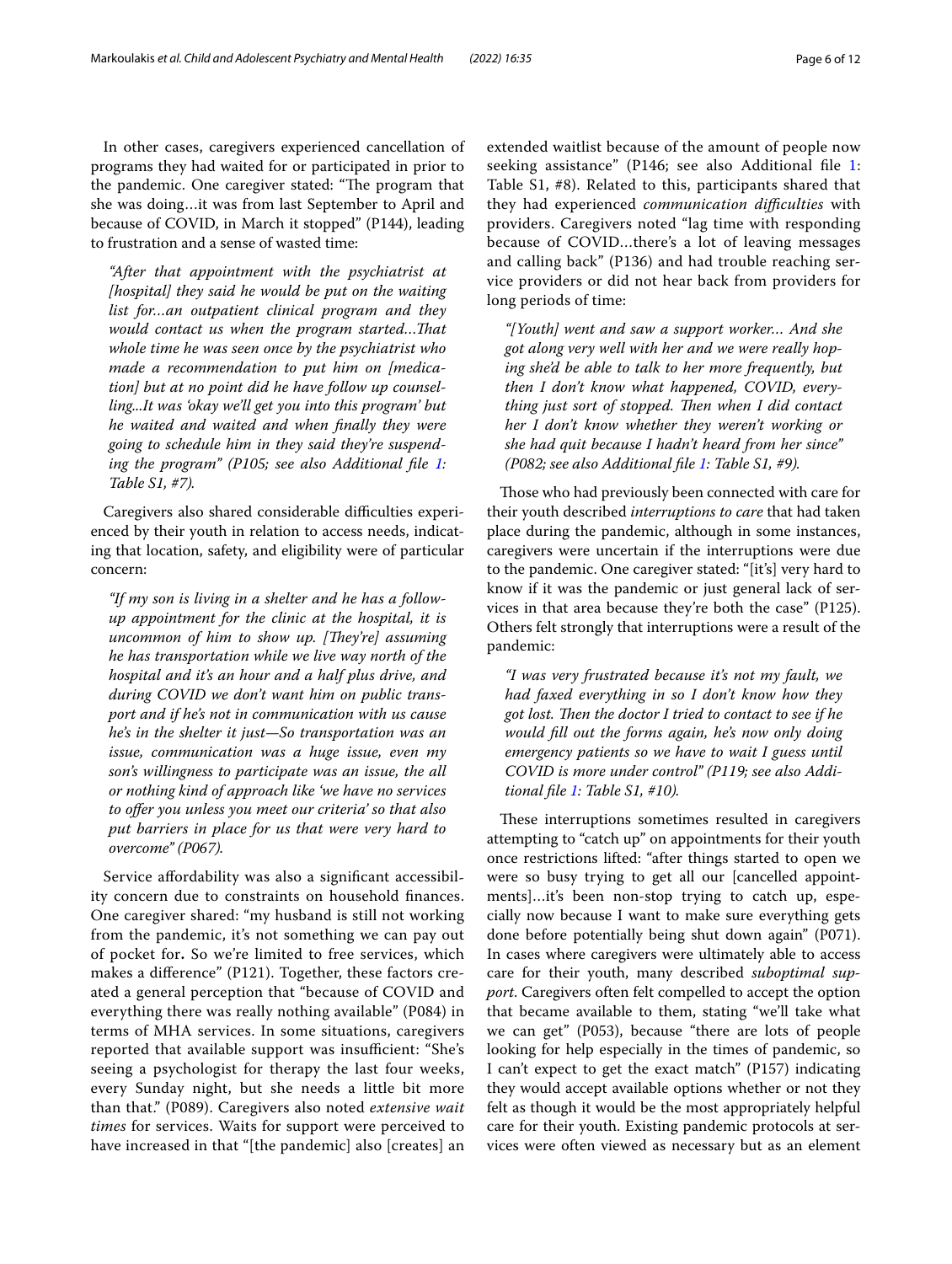that prevented full comfort in or efectiveness of the care experience:

*"Let's say the groups starts at ten she would leave her home at six-thirty in the morning or seven to get there because that's how she feels comfortable doing it, otherwise she gets too stressed out. And she was good with that because she would go there, get herself a [cofee shop] drink, and sit down in the waiting area and read a book and wait for the group, even if it was three hours long. It was her outing and she loved to do that until they cut that all off so when COVID was beginning they got very upset with her because she can't come until the right time and that stressed her right out and she didn't even want to go." (P119; see also Additional fle [1](#page-10-2): Table S1, #11).*

Caregivers shared that these experiences of suboptimal care resulted in unmet needs in their youth, which led families to rely on crisis supports:

*"It's been a long process but really complicated by COVID. My son was in a shelter. He was moving from shelter to shelter and he broke quarantine and they said "sorry you can't come back in" and he had nowhere to go, and I couldn't get any services, nothing, not even a place for him to stay. So he would get into a crisis situation…While we were in crisis we couldn't access anything except the police…It was a very difcult time and even throughout the pandemic we have not received any services because they've been shut down because of COVID. It's like a huge silence, there's nothing. It's very isolating, just feeling like you have to deal with this on your own cause nobody's going to help you" (P067).*

## **Availability of MHA services**

In some instances, caregivers shared experiences of accessing services during the pandemic without difficulty, describing *positive impacts to youth service access*, as a result of the pandemic. One caregiver stated that "if anything, I would say it's almost been better than previous" (P137). For some, this meant that access to service was increased or there were better experiences accessing services during the pandemic. Another caregiver who was pleased with the timely appointment received by her youth shared: "COVID did not create a barrier and who knows it might have facilitated things because there's possibly more of an awareness that mental health issues might be difficult in COVID so maybe there were more resources" (P039). *Positive experiences of service availability* were also described. One caregiver indicated that services were not as busy and therefore available to support their youth: "[youth] got a text from the psychiatrist two days later, I was like 'wow I thought we'd be waiting months,' I was shocked. But I think with this COVID all the specialists aren't that busy…I was very happy" (P053). The flexibility offered by services being available in diferent formats, whether in-person or virtual, also resulted in service access that might otherwise not have been possible. One caregiver shared: "Because of COVID now they're not meeting in the office, they meet outside the office at the picnic table outside...and she sees him once a week" (P031), and another caregiver stated: "The online stuf has been a life saver in this COVID situation for sure. The technology's really helped a lot of people" (P053). Caregivers also indicated that providers had been able to take time to develop rapport with the youth, and these eforts were viewed positively: "He was fexible and he listened and he was funny. So there was more of a relationship. He was very human about things" (P036; see also Additional fle [1:](#page-10-2) Table S1, #12).

Finally, *facilitation through school*, where the youth's school was involved in facilitating access to services through direct school-based services or communitybased services, was viewed favourably. Schools also provided care remotely, which was helpful to families during lockdowns or times of difficulty connecting with other supports (see Additional fle [1](#page-10-2): Table S1, #13). For some, supports provided through the school were all that was available to the youth. One caregiver indicated: "In terms of actual supports right now the only thing we have are the child and youth workers through the school" (P105; see also Additional file [1](#page-10-2): Table S1, #14). Thus, caregivers were grateful for school involvement in the youth's circle of care.

## **Positive aspects of virtual care**

Participants identifed numerous positive experiences receiving MHA care in virtual formats, for both youth and caregivers. Caregivers described numerous *benefts of the virtual format*, such as choice in environment as a result of not attending appointments at a fxed location. Especially as a result of the pandemic, caregivers "thought it was great they had the opportunity to do that because obviously you can't actually go to the [service location]" (P144), and as such, virtual care was also touted for time-saving benefts and limiting disruptions to everyday life:

*"He can control his own environment while interacting with someone else…Tere's a whole bunch of improvements in moving to virtual because you don't have the anxiety-producing situation of 'I have a doctor's appointment today so I have to get pulled out of a physical classroom and go to a physical place and feel anxiety as I wait in that physical*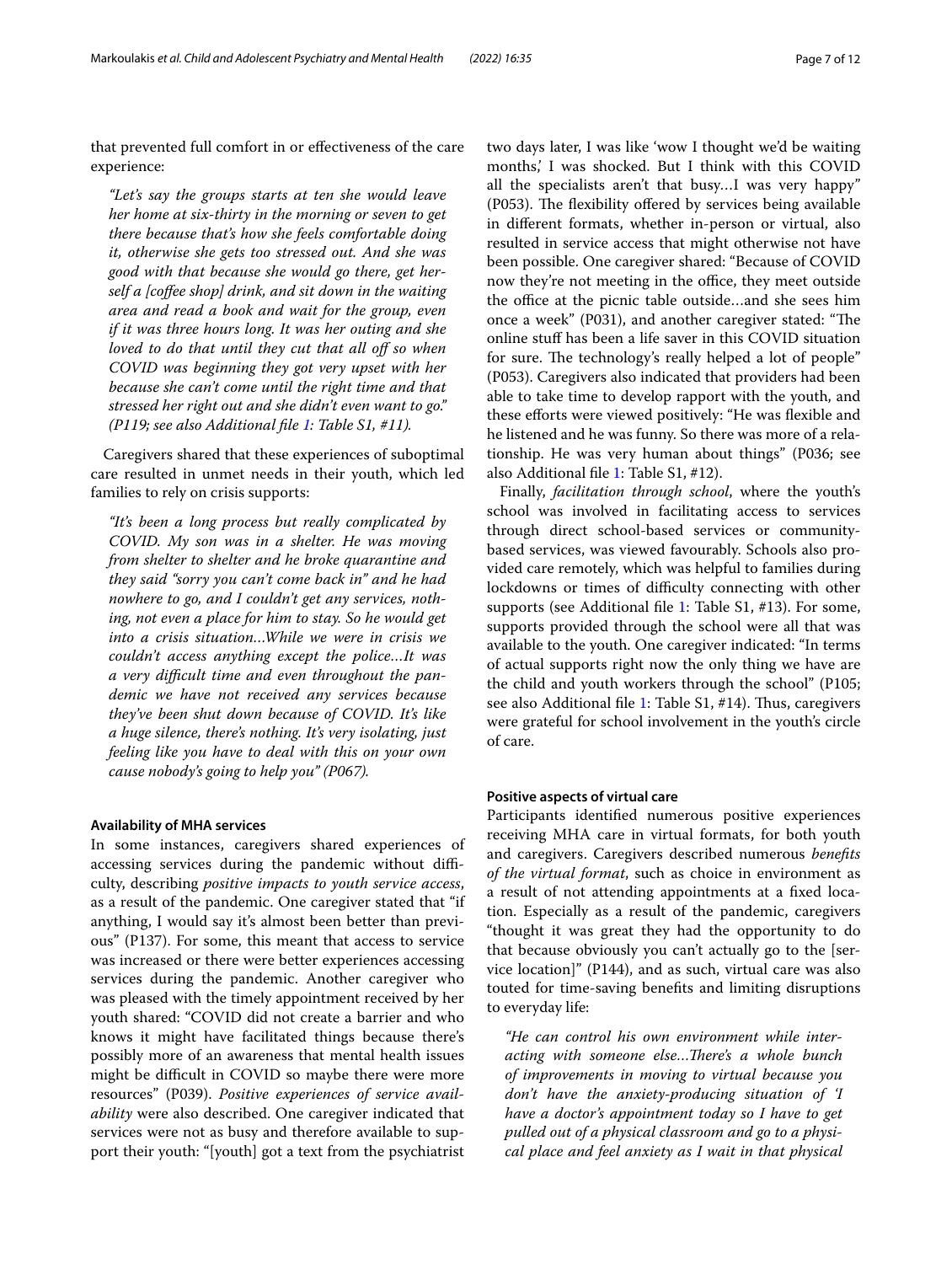Participants also described their own or their youth's disinclination for in-person services, due to safety concerns:

*"Because of her autoimmune diseases, she doesn't want to go out, even if there was something she could do a drop-in to. She doesn't want to go in a subway, she doesn't want to go in [a taxi], she doesn't want to go somewhere she doesn't have to go" (P040; see also Additional fle [1:](#page-10-2) Table S1, #16).*

Caregivers were also especially supportive of virtual care in instances when they felt service providers were striving to develop *rapport in virtual care*. This was evidenced when providers made efort to develop rapport with the youth as well as with the family, even though it could be more challenging in virtual settings:

*"We think they have a good rapport, we think he's got exactly the type of knowledge that [youth] needs. It's all been done virtually of course, on the last meeting he got [youth] to invite my husband to join. There's a lot of tension between all of us…So [provider] seems very knowledgeable. It does seem to be working" (P125).*

Finally, caregivers suggested that the *youth's comfort with virtual care* was an important factor in positive experiences. Care experiences were perceived to be more likely to proceed favourably if youth were open to accessing virtual care, as in one instance shared by a caregiver: "I didn't know that [youth] could text [service] as well and that was a huge relief for [youth] because she didn't have to talk to somebody" (P121), or even comfortable with the virtual format due to adaptation to virtual communication over the course of the pandemic or general familiarity with virtual formats prior to the pandemic. One caregiver shared that the youth's opinion of virtual care had changed: "when everything transitioned to virtual he had a huge difficulty, he just couldn't follow, couldn't pay attention to it. But now he expresses that he actually thinks the virtual format is working better than in person" (P137). Despite this, one caregiver noted that although youth were "especially comfortable nowadays with the virtual format, everybody misses face to face though" (P153).

## **Negative aspects of virtual care**

Caregivers described difficulties with participation in virtual care and the perceived benefts of in-person care. Caregivers emphasized *challenges with virtual care*, particularly in cases where caregivers felt that "virtual group appointments [have] a total lack of engagement on [youth's] part. They're not useful at all...He logs onto the call and then just plays video games right through it" (P042), suggesting that youth were disengaged in virtual format:

*"If you're in [an in-person] group format you have to be more present, they can coax more out of you… whereas he was sitting in his bedroom, if he didn't want to talk he didn't talk. I would've liked to see that in person with him being pushed a little bit more out of his comfort zone to get the full experience from him. I wouldn't have him do virtual again…it would be taking a spot from a kid who maybe could beneft more from it" (P098).*

Difficulties with technological limitations resulted in perceived challenges with virtual care, "especially if there's a bad WiFi connection, it can be very challenging that way—it makes you feel not as comfortable as it would be having an actual human in front of you" (P136; see also Additional fle [1:](#page-10-2) Table S1, #17). Caregivers also shared discomfort surrounding lack of privacy while participating in virtual sessions: "[youth] don't always have that private space because virtual a lot of times you have to be home on the computer or somewhere you can sit comfortably and speak openly but if there's other people around that creates a barrier." (P087; see also Additional fle [1](#page-10-2): Table S1, #18) Caregivers also described *difculty with rapport in virtual care*. They indicated concern that providers could not sense the youth's needs or read body language. Caregivers stated: "You miss all the facial cues right? It isn't very good" (P125) and "going into a [video] call with [service] is not as efective as meeting someone face to face, she needs the human connection" (P101; see also Additional file [1](#page-10-2): Table S1, #19). Such difficulties with rapport could lead youth to feel as though they were not being supported: "Without seeing someone face to face it's hard…so my daughter had a hard time understanding or relating to the person so she found it very difficult and ended up in more tears 'I'm not getting any help'" (P040). Caregivers indicated that providers could not hold youths' attention the same way virtually:

*"Kids are good at multitasking. She can be talking to her therapist while typing on the phone to her friend whereas she wouldn't have that in a face to face. So I feel that with COVID, not having access to a therapist face to face is huge… [Face to face is] more personable, more in touch with each other." (P142).*

There were also numerous indications of *discomfort with virtual care*, whereby caregivers described apprehension toward their own or their youth's participation in virtual care: "my husband and I don't like it at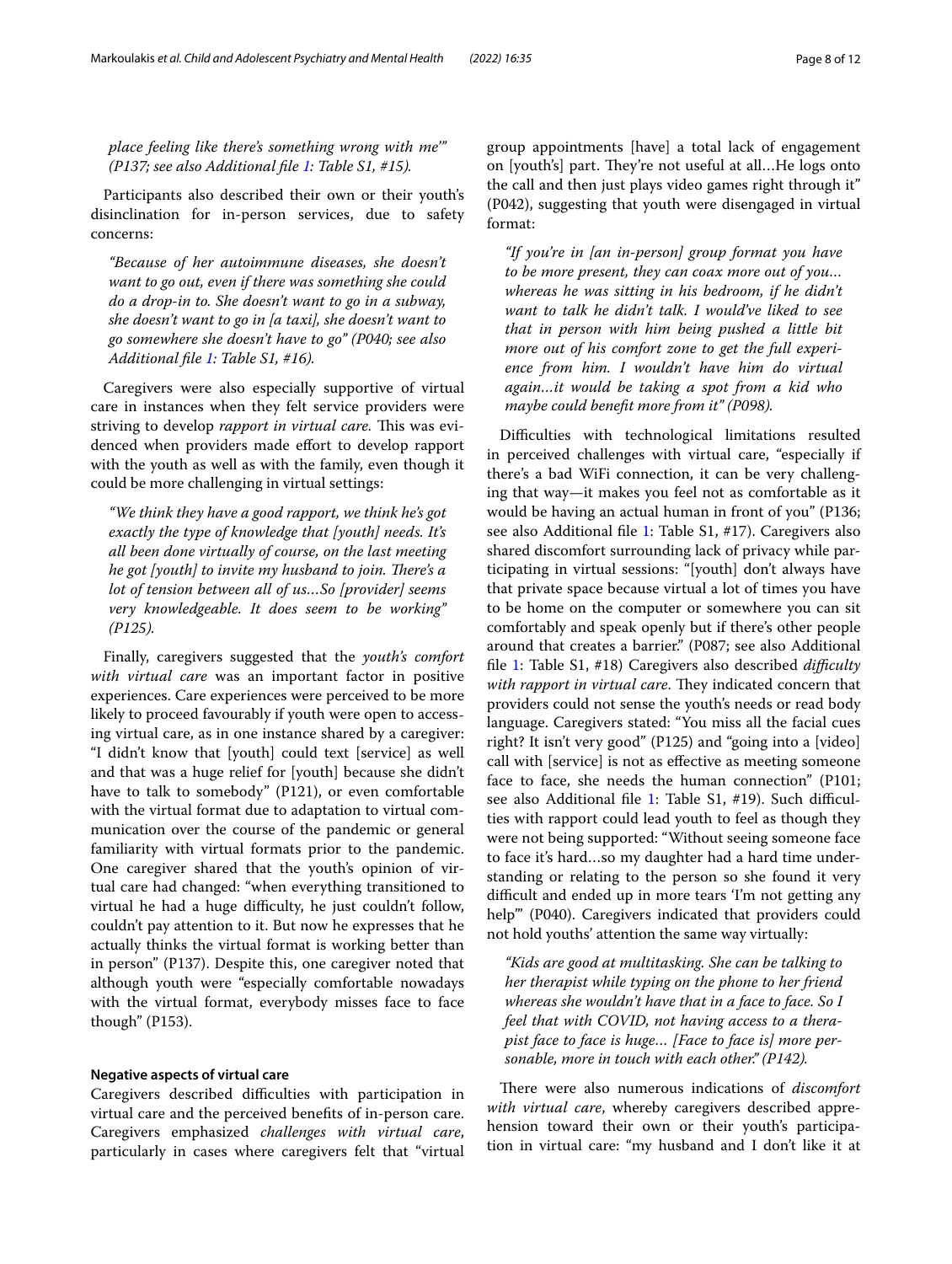*"I wish she was seeing them in person but I understand that it's not possible…I've been there a couple of times and she basically says "I'm okay" and doesn't get into anything deep when in reality I know she's struggling with all these diferent things. But she hasn't discussed that with her doctor and it makes me frustrated" (P119).*

Also permeating descriptions of discomfort with virtual care was *comfort with in-person care*, in that "[virtual care] is not the ideal, obviously, it's always best person to person" (P047). Participants viewed in-person care as more likely to be benefcial for their youth and preferred in-person care over other alternatives: "[Virtual is] obviously not the best format in which to roll the program out but they had no choice so something was better than nothing…I just think he would've gotten more had it been in person" (P098; see also Additional fle [1](#page-10-2): Table S1, #20–#22).

## **Caregiver involvement in help‑seeking and access**

While caregivers' involvement in the youth's care during the pandemic was punctuated by all of the abovedescribed themes, caregivers specifcally described additional elements of their *role in help-seeking and access* for the youth. Many caregivers indicated they were better able to help their youth during the pandemic, due to changes in their own personal circumstances. Caregivers also described taking on the role of advocating for their youth's care, being the "squeaky wheel to get anything progressing" (P125), especially in light of the unique difficulties that arose in accessing MHA services during the pandemic. Conversely, it is important to note that in some cases, caregivers refrained from seeking services during the pandemic, due to perceived unavailability: "I don't think anybody is seeing people. I haven't reached out but I know that the way doctor's offices are now I doubt people are going to have hour long counselling sessions in person…I haven't looked into it through the pandemic" (P071; see also Additional fle [1:](#page-10-2) Table S1, #23). Caregivers also refrained from seeking services as a means of risk management: "during COVID there's no way that I would like to have her at a hospital…so I didn't even call or inquire" (P151). Caregivers also indicated that loss of employment, or the possibility of such, was a signifcant concern preventing care seeking for the youth. Stressors and fnancial concerns related to job loss afected caregivers' ability to support their youth.

*"We've basically stopped looking for services right now, not even an option basically. We're just trying to make it day by day. I got laid of from my job and they told me I should be going back [soon] but who knows right now…Anyway fnancially it's tough for me right now…So I haven't looked" (P119).*

Caregivers also described their *experiences in helpseeking and access*, expressing great frustration in trying to connect their youth with needed MHA care and support them through their care. One caregiver shared: "It's been very frustrating, especially during COVID it's even worse trying to get through to anybody and then also being not being able to go to consults with him." (P122) Those with prior experience of care expressed concern for caregivers who were new to looking for services and navigating unfamiliar terrain for the frst time during the pandemic:

*"I feel really bad for people that have situations way worse than us because I think the pandemic has afected kids in a big way and I think people don't realize how much. On top of that if you are not the type of parent that knows how to reach out and get services or advocate for your kid I think it must be really tough" (P084).*

In some instances, caregivers also viewed the increased time together with their youth positively, and highlighted the benefcial aspects this time had on their relationship, with one caregiver expressing: "I was able to reconnect with my daughter" (P045). Despite these positive impacts on youth-caregiver relationships, there was evidence of concern for the youth's social well-being:

*"I spend more physical time with her than ever before so that's a good thing because I'm not going to work every day, but it still is distressing. I just wish for her to have a friend or somebody she can talk to other than me…if there was somebody that could help in that regard, to check up on her every once in a while" (P119).*

Finally, caregivers stressed the importance of remaining flexible and adjusting to the situation the pandemic had presented, noting: "well we have got to learn to live with it, it's not ending soon" (P125). Caregivers also shared their intentions to continue the journey of supporting their youth: "you gotta do what you gotta do, so, it's better than not doing" (P136). Caregivers also remained hopeful that despite the pandemic, they would be able to secure appropriate support for their youth: "We haven't been able to access [service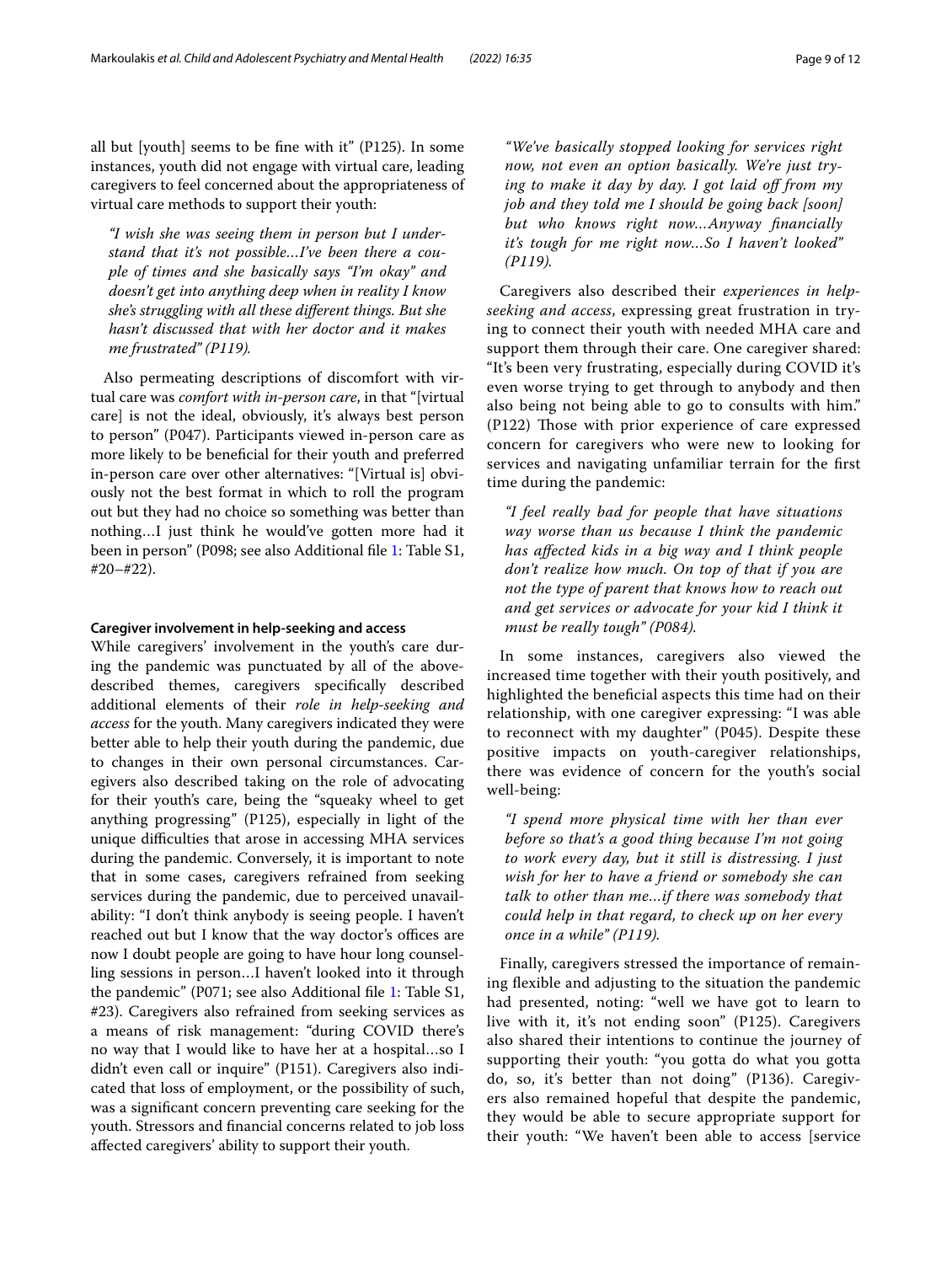organization] yet because of COVID but I feel hopeful about that. But you know, proof is in the pudding and I'm just kind of waiting and seeing" (P067).

## **Discussion**

This study explored the impacts of the pandemic for youth with MHA concerns, particularly concerning care access, from the perspectives of caregivers who had taken an active help-seeking role in the youth's care. Caregivers spoke to changes to everyday life, MHA considerations during the pandemic, availability of and difficulties accessing MHA services, positive and negative aspects of virtual care, and involvement in help-seeking and access for the youth. The youth MHA difficulties and decreased MHA stigma among youth described by caregivers in this study signal the importance and timeliness of engaging with youth in need of care during the pandemic.

Study fndings coincided with many others that have been highlighting the impacts of the pandemic on youth MHA; particularly in terms of social isolation, school closures, and disruptions to routine (e.g., [[26\]](#page-11-23)). While some caregivers in the current study identifed youth MHA improvements as a result of the pandemic and associated restrictions, many emphasized substantial efects of the pandemic in the worsening of their youth's mental health. However, they also stated the importance of not assuming youths' MHA concerns were solely attributable to or a direct result of the pandemic, lest this create the presumption that the youth's MHA needs will improve, unaided, upon return to "normal." While future implications for youth MHA as the pandemic runs its course are not known, it is critical to treat youths' immediate MHA needs with due consideration. This is especially imperative as youth often experience dismissive attitudes from adults and providers regarding their MHA concerns, with needs overlooked or their severity not acknowledged  $[27]$  $[27]$  $[27]$ . Efforts to prevent negative early experiences with the MHA system can promote ongoing involvement with needed care.

A clear outcome of the pandemic for MHA services has been a shift to virtual care models, with many services rapidly adapting their approaches to be able to serve clients in light of existing protocols and limitations (e.g., [[15\]](#page-11-12)). While many participants enthusiastically shared the comfort and conveniences they experienced through virtual care, a fnding consistent with other studies conducted during the pandemic [[28\]](#page-11-25), in the current study, there was a remarkably pervasive preference for in-person care as well as apprehensions toward virtual care. Attitudes toward virtual care were an important point of discussion around likelihood of participating in virtual care. Accordingly, prior work has highlighted positive youth attitudes toward virtual care as enabling participation, particularly for individual therapy rather than group support  $[28]$ . In the current study, this was not limited to the caregivers' descriptions of the youths' own attitudes toward virtual care—caregiver attitudes toward virtual care were also described as likely to infuence the youth's future participation in virtual care opportunities. These generally mixed responses regarding virtual care highlight the importance of accounting for youth and caregiver preferences and choice in care, especially early in youth help-seeking where initial care experiences are foundational in building trust with the MHA system and developing positive attitudes toward MHA care in general  $[29-31]$  $[29-31]$  $[29-31]$ . In particular, findings from the current study suggest that providers should be encouraged to place greater focus on developing rapport over virtual modalities and identify methods that foster youth engagement and participation during virtual sessions.

Participants in the current study had mixed experiences of MHA care accessibility during the pandemic. While it is possible that this was partly a function of timing, in that services closed because they had not yet had a chance to implement safety protocols or virtual supports early on in the pandemic, it is important to consider that these experiences took place in the same jurisdiction over eight months. As such, although some youth did connect with care, these mixed experiences are indicative of an MHA system that did not collectively rapidly respond during the pandemic, leaving a proportion of youth and families unable to access much-needed care. Findings from the current study suggest MHA providers can examine their practices regarding communication with clients, wait list management, supporting clarity regarding resource pathways, and providing clear information to the community regarding program availability. In addition to better supporting access to care, such eforts can greatly mitigate the negative emotional efects—including the frustration, despair, and sense of abandonment by the system—described by caregivers supporting their youth. These experiences also highlight how MHA service access barriers are often oriented around social determinants of health; such barriers existed before the pandemic and appear to have been exacerbated as a result of the COVID-19 pandemic (e.g., [[32,](#page-11-28) [33\]](#page-11-29)). For example, caregivers who shared difficulties accessing care in the current study often described coinciding difficulties related to fnances, employment, housing, or transportation, pertaining to themselves and/or their youth. These findings emphasize the need for and importance of policies that direct resources to youth MHA care accessibility in light of the above-mentioned factors, during the pandemic and beyond. Recognizing the important role caregivers can play in youth MHA care access and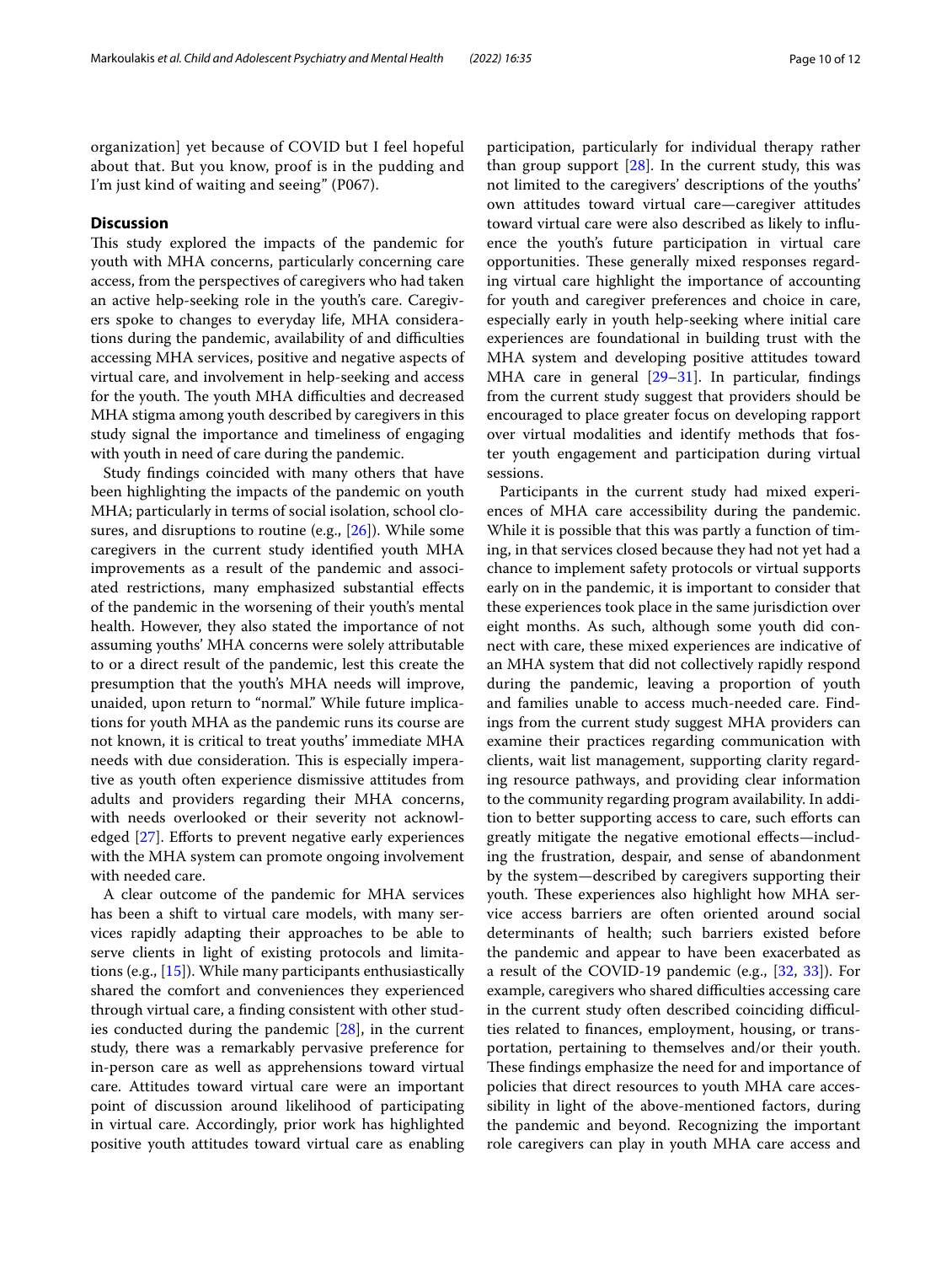the burden thus placed on caregivers [[34,](#page-11-30) [35\]](#page-11-31), also indicates a pressing need to ensure the supports available for caregivers of youth with MHA concerns address these factors.

There are a number of limitations to this work worth noting. For one, these interviews were conducted in the context of the healthcare system within a specifc jurisdiction of one province of Canada. Therefore, findings may not be generalizable to other geographical locations and healthcare systems. However, these fndings regarding the experiences of caregivers of youth with MHA concerns, their perceptions of the impact of the pandemic on their youth's mental health, as well as their perspectives toward help-seeking during the pandemic may be transferable to other settings and contexts. Secondly, these interviews were conducted with caregivers only, and were drawn from a larger ongoing study that was in place prior to the pandemic and has continued throughout, which does not involve youth participants. Studies qualitatively highlighting youth perspectives are also essential for a more complete picture of the impacts of the COVID-19 pandemic on these youth. Future work may consider caregiver-youth dyads participating in interviews together and separately, to more deeply understand similarities and diferences in their perspectives of MHA impacts and care needs during the pandemic and beyond. Finally, all of the caregiver transcripts included in the study were from female-identifying participants. While the purpose of this study was not focused on the female perspective, transcripts from male participants in the parent study did not contain sufficient discussion of the pandemic to be entered into analysis. Focused investigation may be needed to determine whether the themes described in this study are also experienced by maleidentifying caregivers in a similar manner.

## **Conclusion**

Identifying caregiver perspectives of youth MHA needs and service access during the COVID-19 pandemic provided important insights that can help inform approaches to youth MHA care during the pandemic and beyond. Caregivers offer important insights into youth MHA needs  $[36]$ , particularly during the pandemic  $[6, 10]$  $[6, 10]$  $[6, 10]$  $[6, 10]$  $[6, 10]$ . Caregiver perspectives regarding youth MHA needs are also important to understand due to the relationship of youth MHA needs and family functioning with caregiver strain and because of the important role caregivers play in supporting youth access to care [\[34,](#page-11-30) [37](#page-11-33)]. Future work can seek to further understand these impacts from both youth and caregiver perspectives, and should explore models of support that enable equitable access to care that meets youth and caregiver needs and preferences. Understandings of the impacts of disruptions youth and

families have experienced during this time in their lives should thus inform ongoing MHA service provision and the implementation of youth and caregiver supports that address these needs.

## **Supplementary Information**

The online version contains supplementary material available at [https://doi.](https://doi.org/10.1186/s13034-022-00471-0) [org/10.1186/s13034-022-00471-0](https://doi.org/10.1186/s13034-022-00471-0).

<span id="page-10-2"></span>**Additional fle 1: Table S1.** Additional participant quotations.

#### **Acknowledgements**

Not applicable.

#### **Author contributions**

Conceptualization: RM, AD; methodology: all authors; formal analysis and investigation: RM, AD; writing original draft: RM, AD; writing—review and editing: all authors; funding acquisition: RM, SK, AL. All authors read and approved the fnal manuscript.

#### **Funding**

Partial fnancial support was received from the Canadian Institutes of Health Research.

#### **Availability of data and materials**

The datasets used and/or analysed during the current study are available from the corresponding author on reasonable request.

#### **Declarations**

#### **Ethics approval and consent to participate**

Ethics approval was obtained from the Sunnybrook Health Sciences Centre Research Ethics Board. Project Identifcation Number: 040-2018. Informed consent was obtained from all participants via online form. Consent was for participation in interviews and the use of anonymized quotations in publications.

#### **Consent for publication**

Not applicable.

#### **Competing interests**

The authors have no competing interests to declare that are relevant to the content of this article.

#### **Author details**

<sup>1</sup> Sunnybrook Research Institute, 1929 Bayview Avenue, Toronto, ON M4G 3E8, Canada. 2 Department of Occupational Science and Occupational Therapy, University of Toronto, 500 University Avenue, Toronto, ON M5G 1V7, Canada. 3 <sup>3</sup> Family Navigation Project, Sunnybrook Health Sciences Centre, 1929 Bayview Avenue, Toronto, ON M4G 3E8, Canada. <sup>4</sup> Hurvitz Brain Sciences Program, Sunnybrook Health Sciences Centre, 2075 Bayview Avenue, Toronto, ON M4N 3M5, Canada. 5 Department of Psychiatry, University of Toronto, 250 College Street, Toronto, ON M5T 1R8, Canada.

#### Received: 6 March 2022 Accepted: 14 April 2022 Published online: 10 May 2022

#### **References**

- <span id="page-10-0"></span>1. Children and Youth. Mental Health Commission of Canada. [http://www.](http://www.mentalhealthcommission.ca/English/focus-areas/children-and-youth) [mentalhealthcommission.ca/English/focus-areas/children-and-youth](http://www.mentalhealthcommission.ca/English/focus-areas/children-and-youth). Accessed 27 Sep 2016.
- <span id="page-10-1"></span>2. Canadian Mental Health Association. COVID-19 effects on the mental health of vulnerable populations. Toronto: Canadian Mental Health Association; 2020.